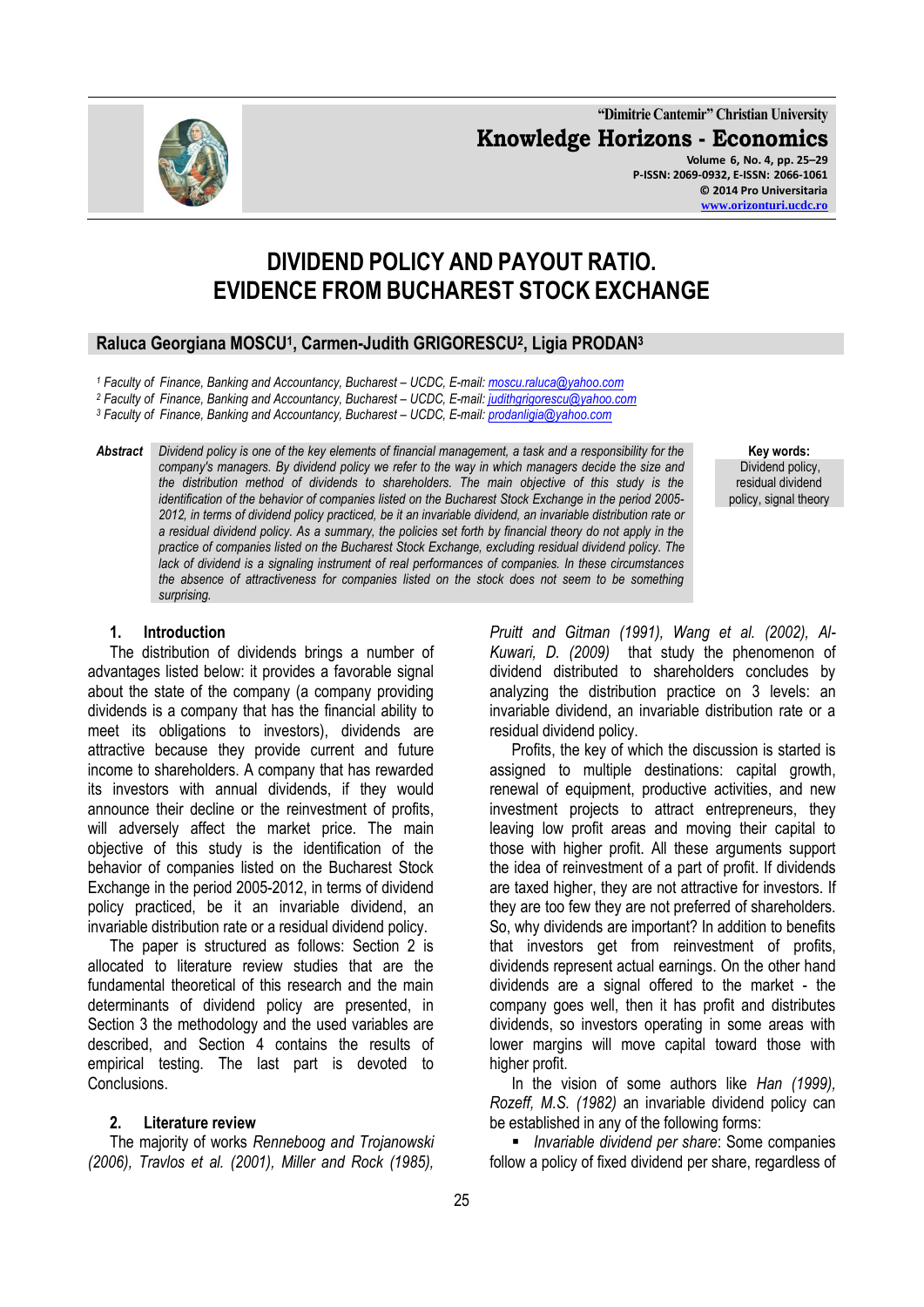profit. Such firms usually create a "dividend equalization reserve" to enable them to pay fixed dividends, even in the year in which profits are not sufficient or when there is a loss. Despite the many advantages constant dividend policy brings some disadvantages. Once a company follows an invariable dividend policy, it is rather difficult to change it. If dividends are not paid to shareholders (insufficient profits) the financial situation of the company is perceived to be damaged in the minds of investors, those wishing, may withdraw their capital. This adversely affects the market price of the shares of the company.

 *Invariable dividend ratio*: ratio between dividend and profit is invariable each year. The amount offered in the form of dividends fluctuates in direct proportion to the company's profits. The invariable remuneration policy is the favorite of companies because it is related to their ability to pay dividends. Although attractive in its simplicity, this distribution policy is easy to promote. However, in terms of underperformance, the company will distribute for recovery / dividends share of profits equal to those they would distribute if that would get great results. This policy is undoubtedly in the interest of shareholders, seen in the role of individuals who want to invest their money to earn more. By providing a certain amount, the company's management has a certain credibility which can attract potential shareholders. Given the fact that the policy is not good enough it can lead to a decrease in the value of the company. Such policy affects the external image of the company, on the market capitalization.

 *Irregular dividend policy***.** Some companies pay irregular dividends on the account of the following decision makers: uncertainty about future profits, lack of liquid resources; fear about the adverse effects of regular dividends on the company's financial situation.

 *No dividend policy* - A company may pursue a policy of not paying dividends now because of its unfavorable position regarding working capital or because of funding requirements for future expansion and business growth.

Establishing a dividend policy for companies listed on the Bucharest Stock Exchange is likely to be a fairly easy task given that on the market capital of Romania the vast majority of companies are held by majority shareholders who want profits not to be distributed as dividends but to be reinvested in profitable investment projects. The Literature *Faccio*, *Lang* and *Young* (2001), *Renneboog and Trojanowski* (2006), *Easterbrook* (1984), *Jensen* (1986) confirms the relationship between the existence of concentrated ownership and residual dividend policy.

#### **3. Data base and results**

To create the database associated with the dividend policy study there were used financial and economic information available for 66 companies from category I and II, section Bucharest Stock Exchange in 2005- 2012. To achieve this study it was considered necessary research in quantitative terms of dividend policy at the most important companies listed on stock exchanges. Financial data used were taken from the annual reports of listed companies: www.bvb.ro - site of the Bucharest Stock Exchange, www.ktd.ro - website of Investment Consultancy Society KTD Invest SA.

Dividend policy is one of the key elements of financial management, a task and a responsibility for company's managers. By dividend policy we refer to the way in which managers decide the size and the distribution of dividends to shareholders. The data in the table 1 shows a record of all the companies that distributed dividends based on the number of years. Thus 22 companies, representing 33.33% of the sample used, have never paid dividends, and 12 companies have paid dividends in only one year. There is a declining trend in the number of companies which practice a policy of granting dividends in as many years as possible.

| Number of years in<br>which companies have<br>given dividends | 0    |       |       |      | 4   |      |      |      |      |
|---------------------------------------------------------------|------|-------|-------|------|-----|------|------|------|------|
| Number of companies                                           | 22   | 12    |       | 4    |     |      |      |      |      |
| Percentage of<br>companies (%)                                | 33.3 | 18 18 | 10.61 | 6.06 | 4.5 | 4.55 | 9.09 | 6.06 | 7.58 |

*Table 1.* Analysis regarding the method of annual distribution of dividends by listed companies in Romania during 2005 – 2012

Most companies do not pay dividends or they grant once during those 8 years. So 33.33% of companies prefer residual policy, while only a percentage of 7.58%

(5 companies) of all the analyzed companies paid dividends consistently every year from 2005 -2012.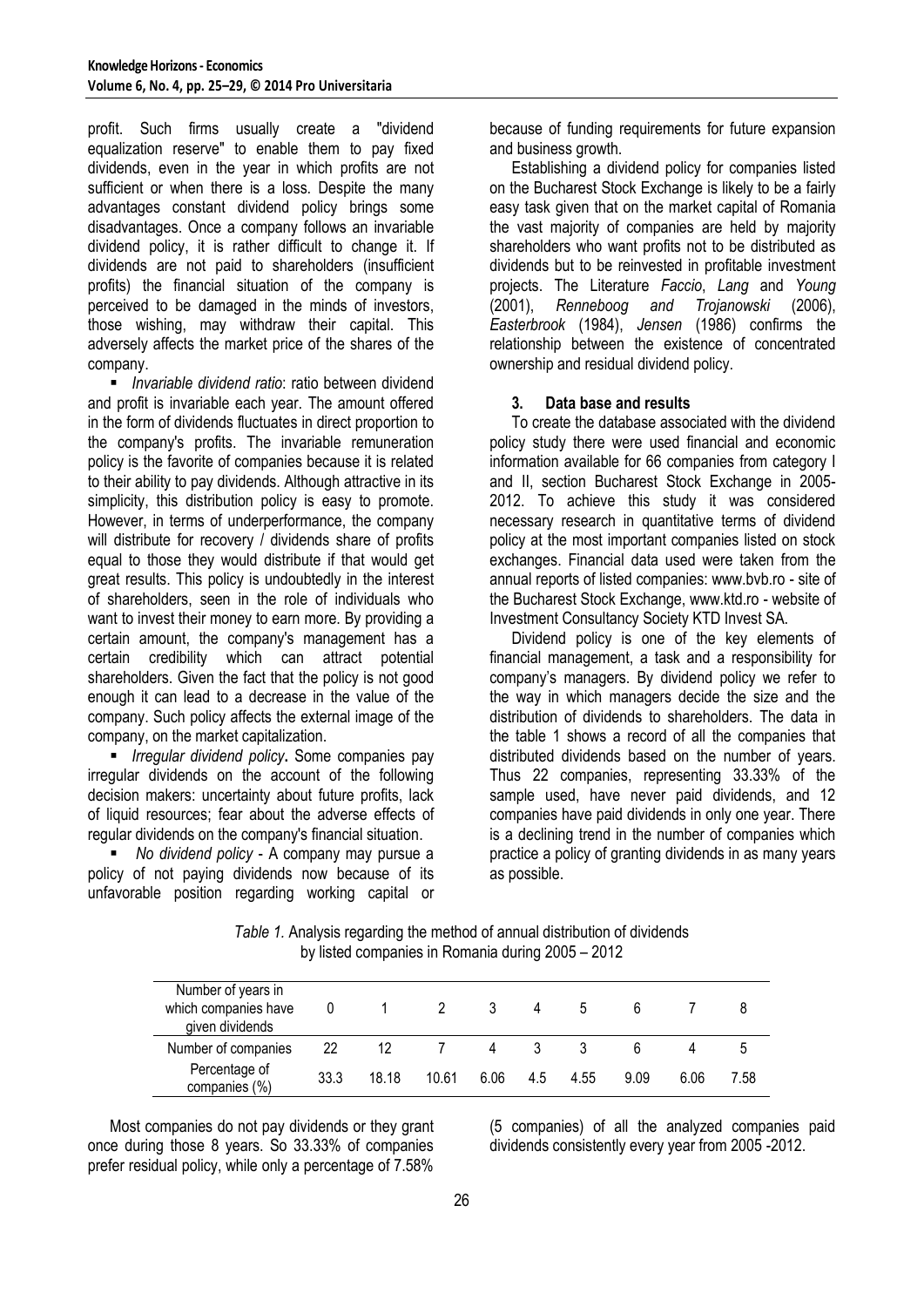| Year                                              | 2012  | 2011  | 2010  | 2009  | 2008  | 2007  | 2006  | 2005  |
|---------------------------------------------------|-------|-------|-------|-------|-------|-------|-------|-------|
| Average dividend in absolute<br>value (lei/share) | 0.513 | 0.478 | 0.464 | 0.22  | 0.203 | 0.197 | 0.069 | 0.035 |
| Average rate of dividend<br>distribution (%)      | 21.54 | 33.9  | 4.50  | 14.44 | 18.15 | 14.67 | 15.9  | 15 14 |

*Table 2.* Average annual dividend and average annual ratio of dividends of listed companies

The information in the table 2 is designed to analyze how the net dividend amount has evolved in companies listed on BSE in the 8 years, and the average rate of dividend distribution. Thus in 2005 it is registered the minimum of average value of dividend of 0.035 lei/ share, and the maximum it is reached in 2012 of 0.513

lei/share. It shows a steady increase in the average level of dividend. Average dividend payout for 2010 reaches 4.50%, the lowest value obtained for the period 2005-2012, and the maximum it is reached in 2011, it being 33.99%.

*Table 3.* Analysis of the number of companies listed on the Bucharest Stock Exchange which had distributed a dividend per share and a dividend rate lower/higher than the average distribution rate during 2005 – 2012

| Year | Dividend Rate <<br>Average<br>Dividend Rate<br>(no. of companies) | Dividend Rate ><br>Average<br>Dividend Rate<br>(no. of companies) | Dividend $\leq$<br>Dividend average<br>(no of companies) | Dividend<br>>Dividend average<br>(no. of companies) |
|------|-------------------------------------------------------------------|-------------------------------------------------------------------|----------------------------------------------------------|-----------------------------------------------------|
| 2012 | 46                                                                | 20                                                                | 63                                                       |                                                     |
| 2011 | 43                                                                | 23                                                                | 64                                                       |                                                     |
| 2010 | 47                                                                | 19                                                                | 65                                                       |                                                     |
| 2009 | 47                                                                | 19                                                                | 63                                                       |                                                     |
| 2008 | 45                                                                | 21                                                                | 59                                                       |                                                     |
| 2007 | 48                                                                | 18                                                                | 59                                                       |                                                     |
| 2006 | 47                                                                | 19                                                                | 56                                                       | 10                                                  |
| 2005 | 51                                                                | 15                                                                | 54                                                       | 12                                                  |

The data in Table 3 shows the position most of the companies listed on the Bucharest Stock Exchange adopted in respect of the dividend distribution policy. During the analyzed period 2005-2012 a total of 43-51 companies practice a lower rate than the average rate of distribution (calculated for each year as the simple arithmetic average of the rates of each company of the 66 companies analyzed). A number of 15-23 companies providing a rate that exceed the average rate of dividend. So many companies distribute a dividend rate lower than average which means that a percentage of 23-34 % of the company distributes a dividend rate higher than the power of distribution of the other companies. The information in Table 3 reveals the same position which most of the companies listed on the Bucharest Stock Exchange adopted in terms of dividend volume compared to its average. Thus it is noted that, in 2010, a single company distributes a dividend higher than average which means that 1.5% of companies are increasing the average rate compared to the power of distribution of the other companies.

*Table 4.* Dividend per share and dividend distribution rate compared to average dividend per share / average dividend distribution rate, in 2005-2012

| Average dividend in absolute value<br>0.243 lei/share |                                       |  |  |  |
|-------------------------------------------------------|---------------------------------------|--|--|--|
|                                                       |                                       |  |  |  |
| Dividend < Dividend average                           | Dividend >Dividend average            |  |  |  |
| 62 companies                                          | 4 companies                           |  |  |  |
| Average rate of dividend distribution                 |                                       |  |  |  |
| 17.29%                                                |                                       |  |  |  |
| Dividend Rate < Average Dividend Rate                 | Dividend Rate > Average Dividend Rate |  |  |  |
| 40 companies                                          | 26 companies                          |  |  |  |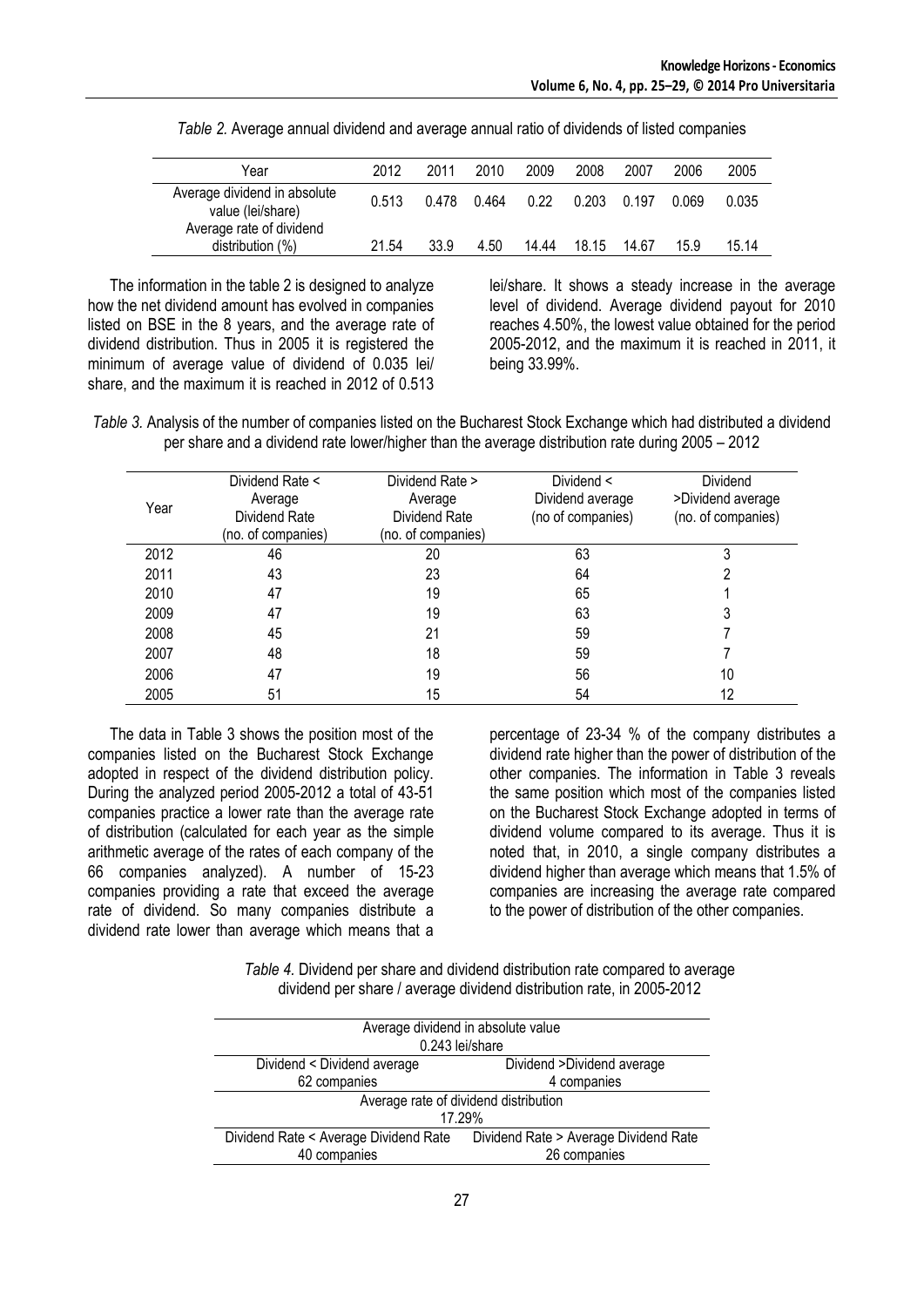There is an increasing trend in the number of companies that decreases the amount of dividends. Analyzing the information in Table 4 it is observed that in the whole period analyzed, 62 companies representing 94% gave an average dividend lower than the average value registered by the dividend paid by companies listed on BSE, with continued 8 years

analyzed, calculated as average of values of dividends provided by all companies in all the years, an amount equal to 0.243 lei / share. Regarding the average of rate of dividend distribution during 2005-2012 it is 17.29%, and only 26 companies have granted an average of distribution rate higher than the average rate registered by all companies in the sample.

| Table 5 Analysis of the number of companies listed on Bucharest Stock Exchange depending on the type of dividend per |
|----------------------------------------------------------------------------------------------------------------------|
| share/ rate of dividend paid in the period $2005 - 2012$                                                             |

| Type of<br>Dividend | No. of<br>companies<br>2005 - 2012 | No. of<br>companies<br>2010 - 2012 | Type of<br>Dividend Rate | No of<br>companies<br>2005-2012 | No. of<br>companies<br>2010-2012 |
|---------------------|------------------------------------|------------------------------------|--------------------------|---------------------------------|----------------------------------|
| Zero                | 22                                 | 22                                 | Zero                     | 22                              | 22                               |
| Constant            | 0                                  |                                    | Constant                 |                                 |                                  |
| Increasing Rate     |                                    | 13                                 | Increasing Rate          | 0                               | 12                               |
| Decreasing Rate     |                                    | 9                                  | Decreasing Rate          | 0                               |                                  |
| Fluctuant           | 44                                 | 22                                 | Fluctuant                | 44                              | 25                               |

The information in Table 5 shows how the Romanian companies trace their dividend policy. Thus, there is the next trend in the dividend policy in the period 2005-2012: 22 companies (33.33 %) did not distribute dividends, so they practice a residual policy of distribution. Within the same period no company succeeded to pay a growing dividend. In the period 2005-2012 it appears that quite a few companies, specifically 44 entities, practice a fluctuating policy of dividend attributable to a dividend linked to the financial results at the end of each year. In the last three years it is seen that we can distinguish two trends: 13 companies (20 %) allocating an increasing dividend and only 9 companies (14 %) decreasing dividends. Besides the zero dividend practice it is observed great variability of its value, while for companies providing dividends. Such signaling is not appropriate given that there are companies providing increasing dividends, followed by dramatic decreases making the investors sensation not to be one of certitude or of safety.

Using the information in Table 5 we present how companies in Romania draw their dividend distribution policy. Thus, for the period, 2005-2010, 22 companies (33.33 %) did not distribute dividends, so they had a distribution rate equal to zero. At the same time in the last three years 2010-2012, 12 companies (18.18 %) have practiced an increasing dividend distribution rate, and 7 companies (10.6 %) a decreasing rate.

### **4. Conclusions**

As a summary, the policies set forth by financial theory do not apply in the practice of companies listed on the Bucharest Stock Exchange, excluding residual dividend policy. In excess of 33.33 % in the period 2005-2012, companies listed on the Bucharest Stock Exchange preferred residual dividend practice, equal to zero. Residual policy is preferred by companies that focus on business growth. While there will be other investment opportunities characterized by way of a positive NPV, the company will not distribute dividends. It is noted that the practice of residual dividend is preferred by companies listed in Romania. We believe that profits are not sufficient, or shareholders will be paid based on future earnings. Politically, this seems inconsistent with the logic of the stock investors who perceive the dividends reduction or the not allocation of profit as dividends as signals of poor performance, but this is practiced by over 33.33 % companies listed on Bursa Bucharest Stock. It is also noted that companies in Romania are based on the distribution of a fluctuating dividend, which knows exponential increases on the one hand, followed by periods of great decreases.

We believe that the analysis period of the dividend policy in Romania is not sufficient to make a general direction of how dividend policy evolves. Shareholders seem to be unrequited for their investment in the shares of listed companies and they wait understanding for future gains. During the next chapter we will study the information on ownership structure and we'll see that in Romania prevail the concentrated ownership companies which provide greater benefits through ownership of a majority stake than through dividends, dividend not constituting a source of remuneration.